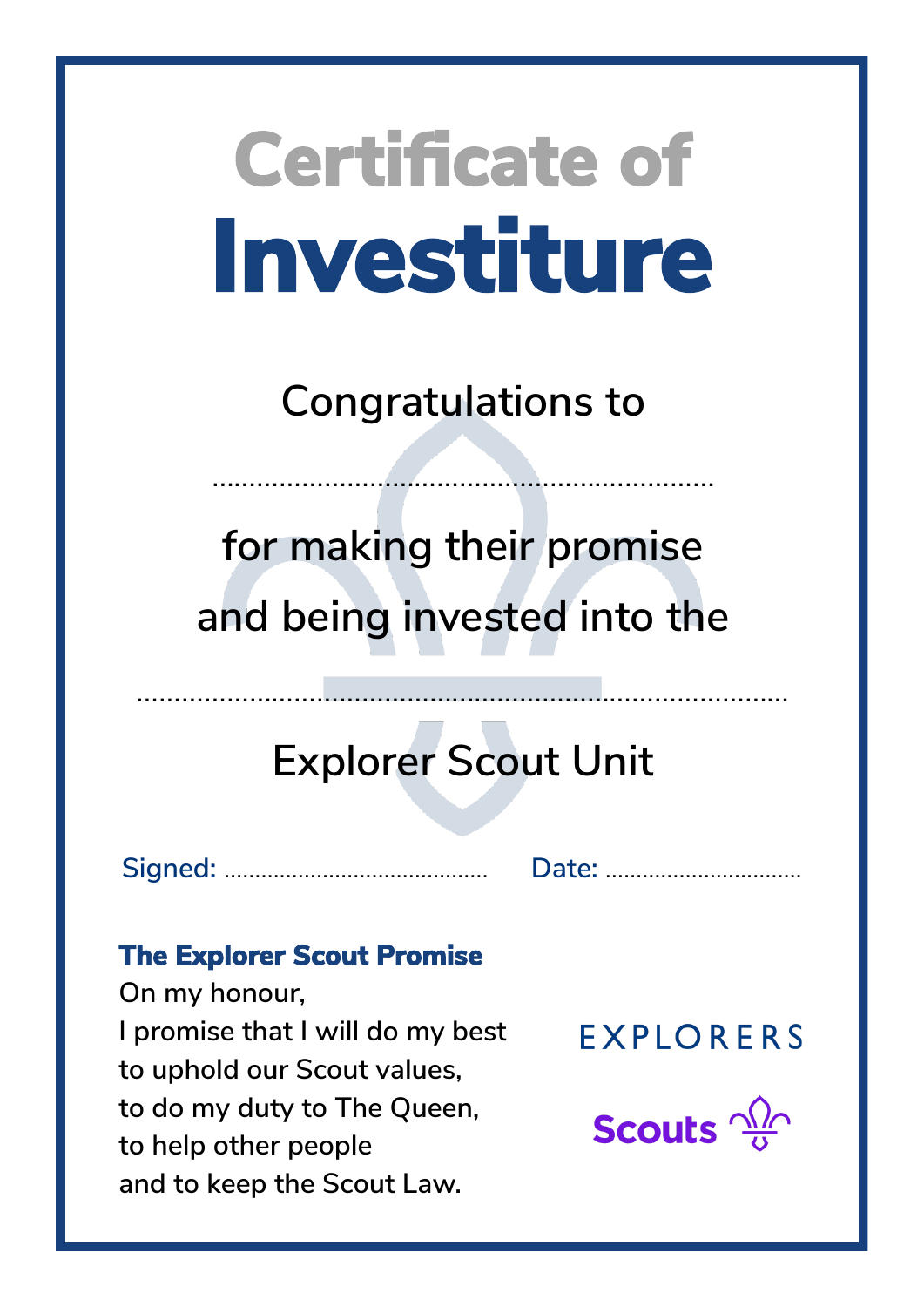**Congratulations to**

……………………………………………….…………

**for making their promise and being invested into the**

## **Explorer Scout Unit**

**Signed:** ……………...……………………. **Date:** …………………....…….

### **The Explorer Scout Promise**

**On my honour, I promise that I will do my best to do my duty to God and to The Queen, to help other people and to keep the Scout Law.**

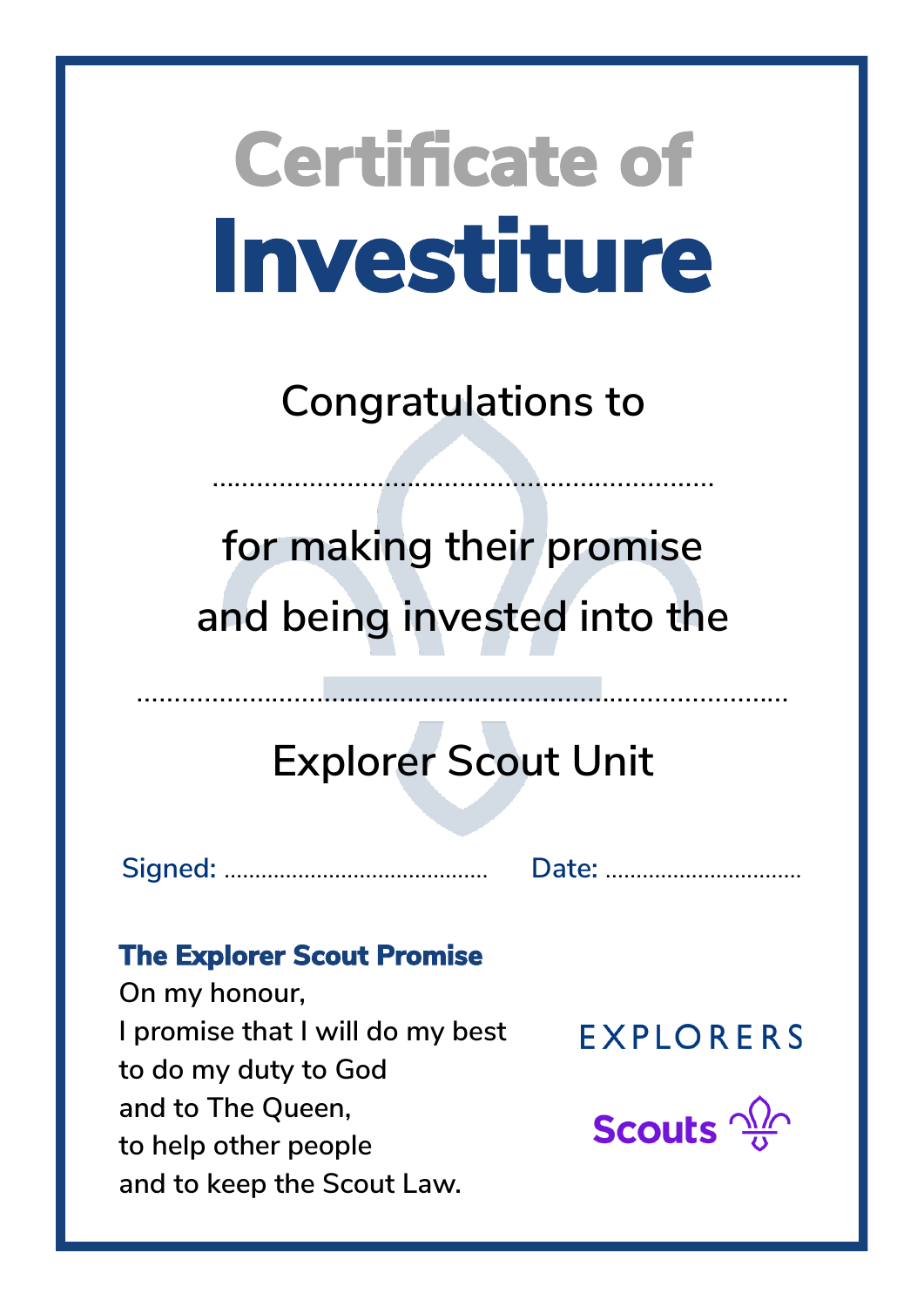**Congratulations to**

……………………………………………….…………

**for making their promise and being invested into the**

## **Explorer Scout Unit**

**Signed:** ……………...……………………. **Date:** …………………....…….

### **The Explorer Scout Promise**

**On my honour, I promise that I will do my best to do my duty to Allah and to The Queen, to help other people and to keep the Scout Law.**

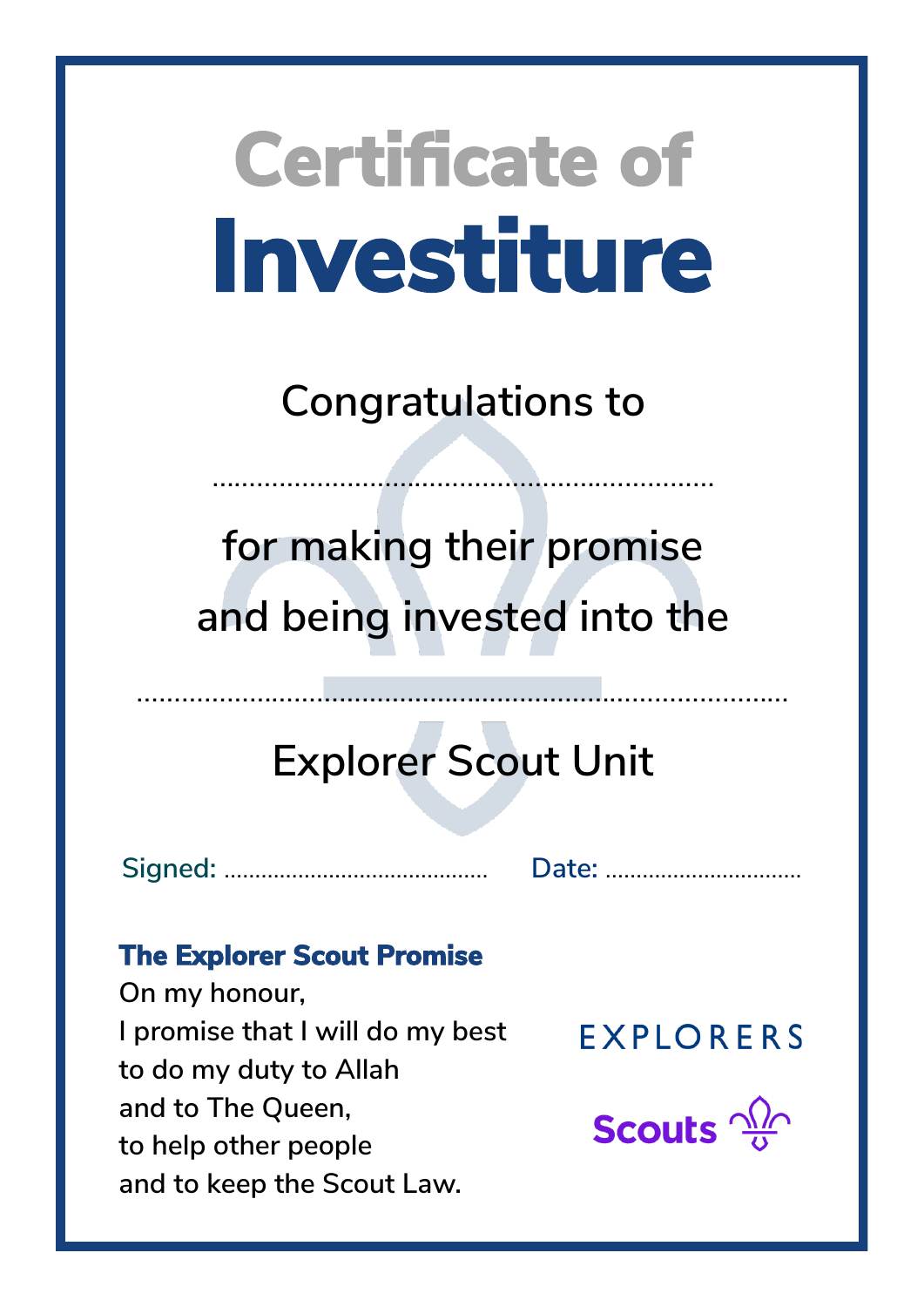**Congratulations to**

……………………………………………….…………

**for making their promise and being invested into the**

## **Explorer Scout Unit**

**Signed:** ……………...……………………. **Date:** …………………....…….

#### **The Explorer Scout Promise**

**In the name of Allah, the most beneficent and the most merciful, I promise that I will do my best to do my duty to Allah and to The Queen, to help other people and to keep the Scout Law.**

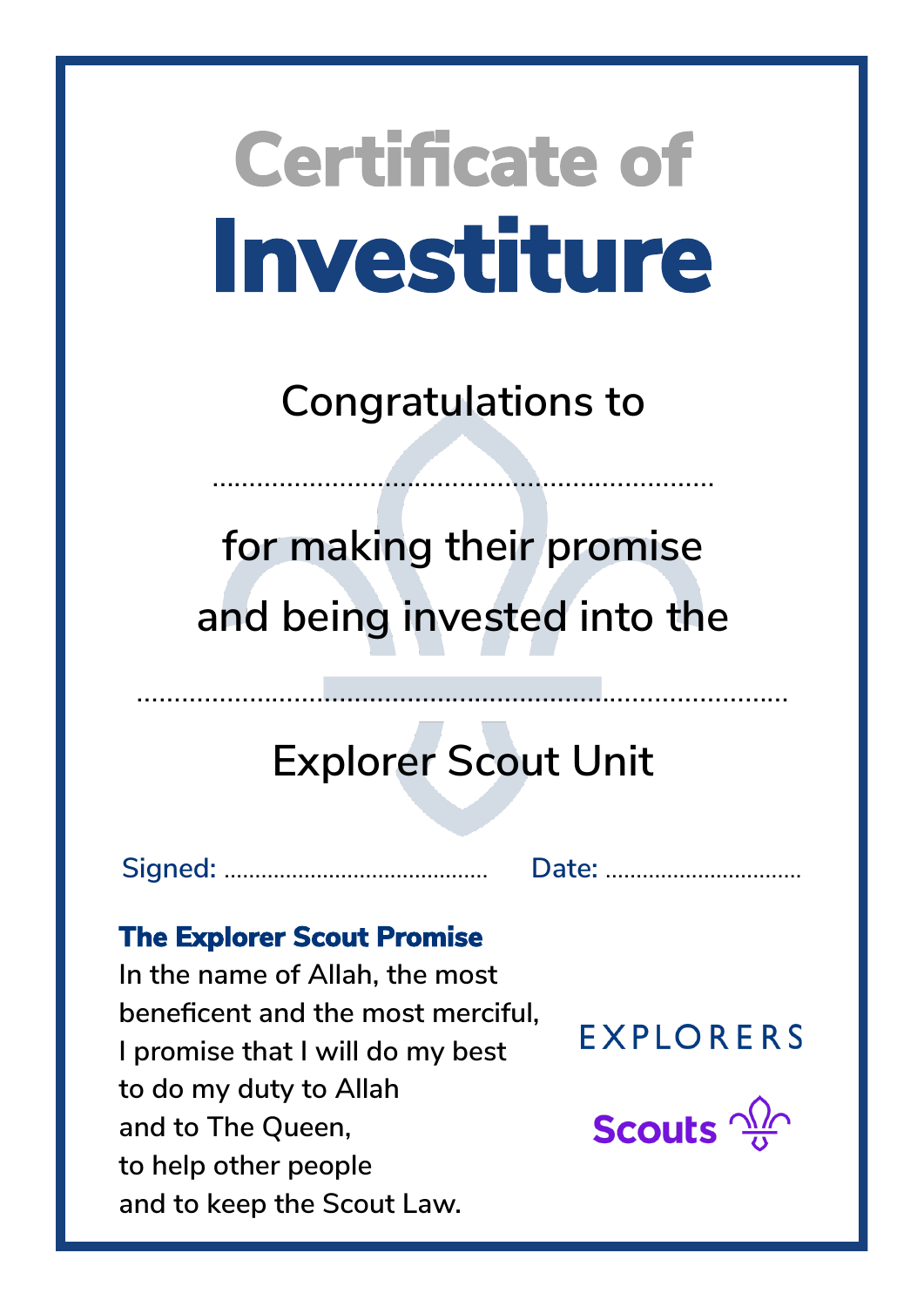**Congratulations to**

……………………………………………….…………

**for making their promise and being invested into the**

## **Explorer Scout Unit**

……………………………………...……………………………………

**Signed:** ……………...……………………. **Date:** …………………....…….

### **The Explorer Scout Promise**

**On my honour, I promise that I will do my best to do my duty to Waheguru and to The Queen, to help other people and to keep the Scout Law.**

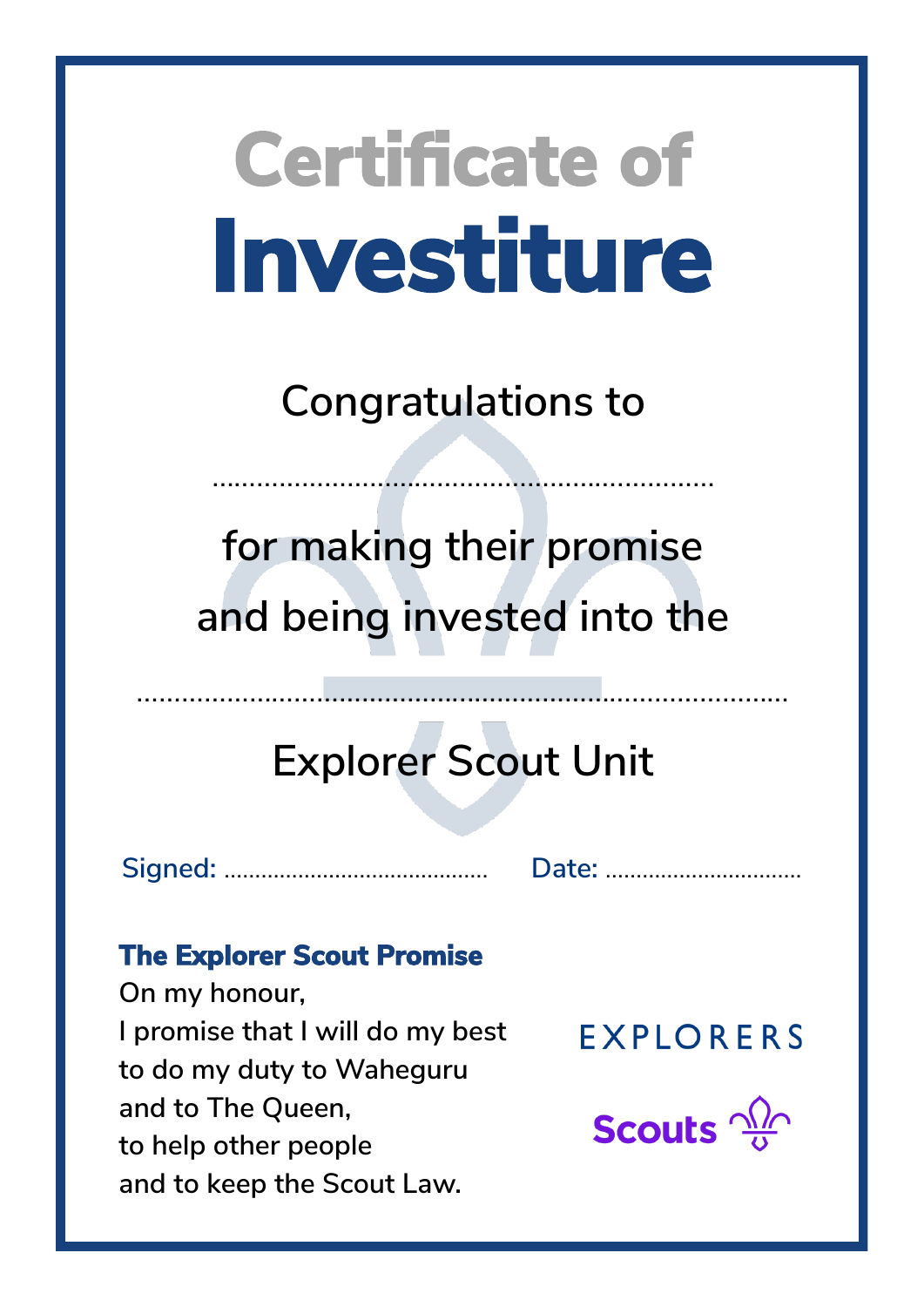**Congratulations to**

……………………………………………….…………

**for making their promise and being invested into the**

## **Explorer Scout Unit**

**Signed:** ……………...……………………. **Date:** …………………....…….

### **The Explorer Scout Promise**

**On my honour, I promise that I will do my best to do my duty to my dharma and to The Queen, to help other people and to keep the Scout Law.**